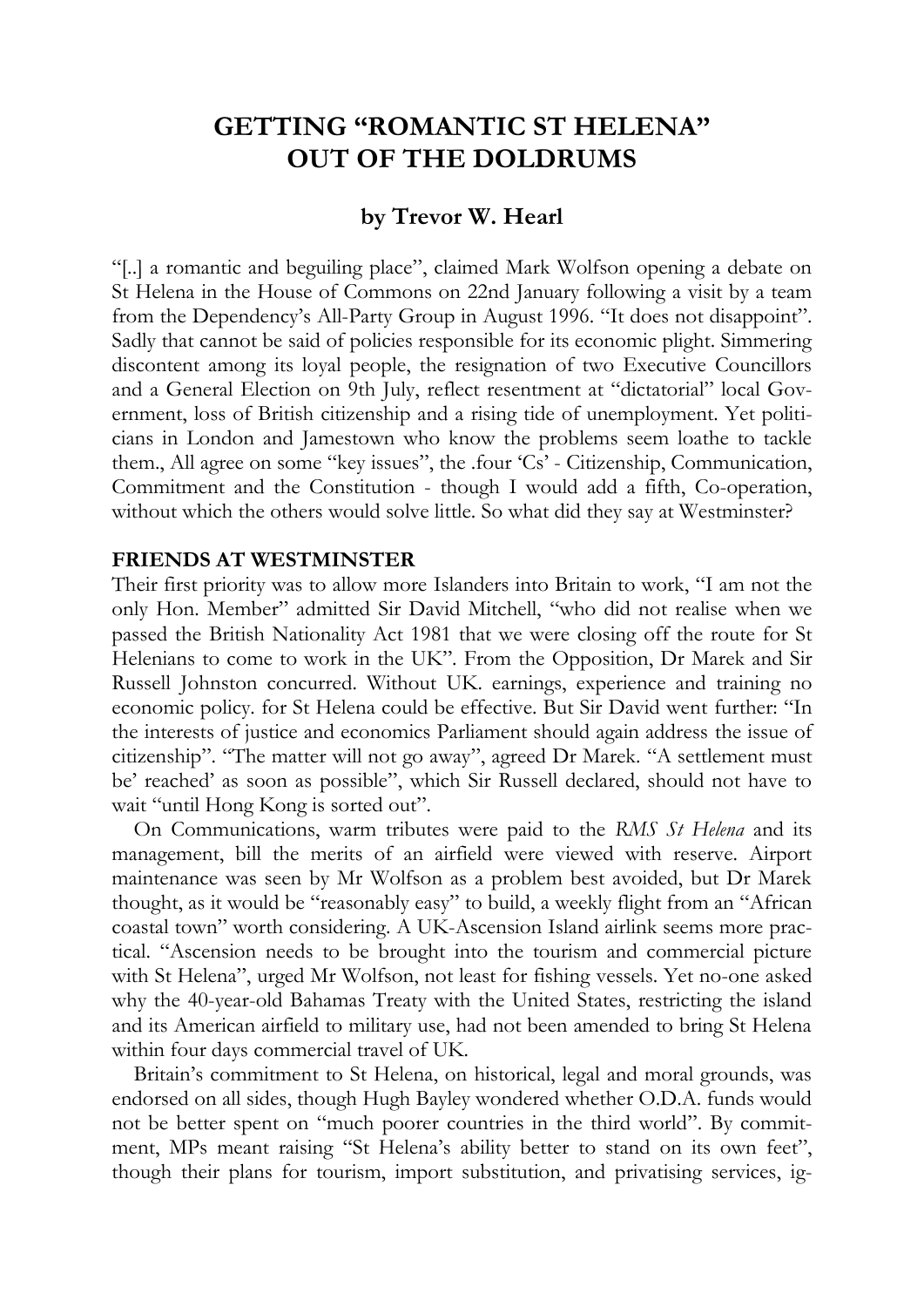nored the disabling realities they admitted to exist - that Island law discouraged investment, offered no financial services, and "empathy" between officials and Islanders was at an all-time low. Councillors should have greater authority through constitutional reform, claimed MPs dismayed to find policies made in Whitehall and injustices referred to Westminster. "What is going on?" asked Dr Marek, reciting a litany of misgovernment masked by Ministerial cover-up. Sir Russell Johnston alone favoured "the French system", linking dependencics.to the homeland with "access to European Union funding", but all other speakers wanted 'Saints' 'to find their own solutions through "self-help", without apparently realising that Councillors held widely differing views on the matter.

#### **£26 MILLION BOOST FOR SELF–HELP**

The then Minister, Sir Nicholas Bonsor, admitted that the problems had been known "for some time", but "the need for positive and real change" was now being addressed "vigorously". He summarised the position: grants of  $\ell$ 8 million a year, "the highest per capita package of UK. aid in the world"; a 3-year plan (£26m) to aid private sector development and public sector reform; more responsibility for the St Helena Government; wharf improvement and a fishing company making 40 new jobs. Problems remained: change brought "short-term hardship and discontent"; isolation deterred investment; an airport would entail "enormous expense"; unemployment had reached 450. "But this is not insuperable so long as we and the St Helena Government work together". He pinned hopes on a business forum in London providing new investment, ending enigmatically: "We cannot yet resolve the difficulty of regulating an Internet lottery, but we hope to do so in the future"

So has the measure of St Helena's economic salvation now been taken? In theory, to find 450 jobs would achieve the unique distinction of 'zero unemployment'. Already, paradoxically, economic indicators point to prosperity. In vehicle ownership, house building, consumer durables, leisure pursuits, alcohol/tobacco consumption, public utilities (water, electricity, telecommunications) and social welfare (educational and medical provision), St Helena scores highly in any global league table. Even problems of ill-health are those of affluence. In trading licences per head of population it must be a world-beater with a private sector "saturated with small service industries". The UN rates it in the "upper-middle income" group; ODA claims that "social indicators more than match this". So where is the catch?

Catches, sadly, are legion; everyone has a favourite. Isolation is commonly seen as the root problem. Others take a cue from Mr. Micawber: "Income  $f$  145,000,  $f(4,693,000 +$  Misery", with reliance on aid and remittances having lured the economy into that dread downward spiral we used to call pauperism. The Agricultural Officer in 1994 dubbed it "a socialist paradise", though ODA advisers with experience of Eastern Europe find it more resistant to reform. 'Government' remains the dominant 'industry', employer, landowner, and even shopkeeper; it controls the Media and Councillors have called it a "tyranny". Writer on Britain's dependent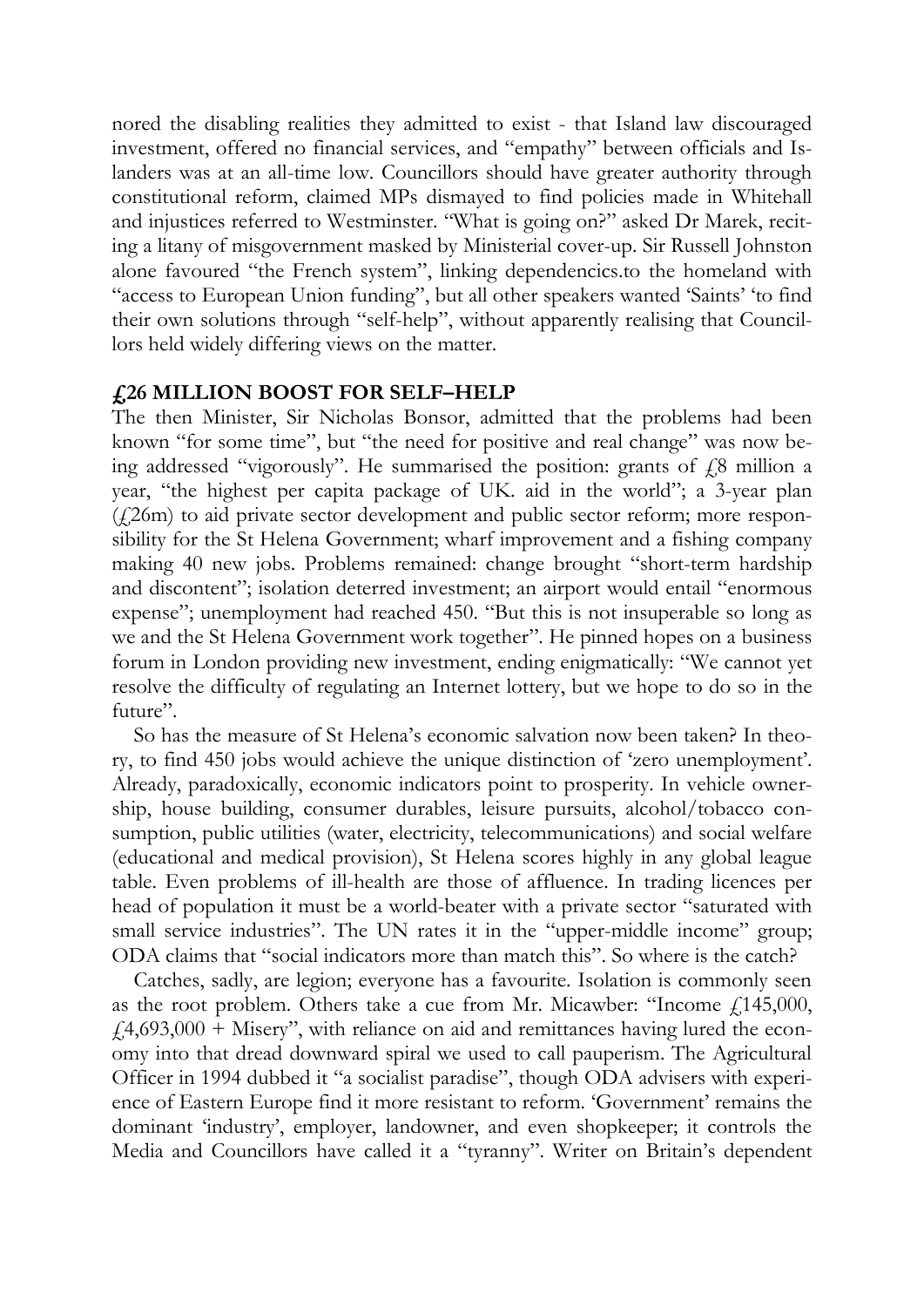territories all shake their heads on reaching St Helena. Yet MPs mapped out a path to prosperity, so let us briefly trace the recent fortunes of a prime example.

### **SO MUCH TO DO . . .**

Tourism, "low volume, high quality", has long been agreed to be St Helena's best hope of economic salvation. It would help fund the RMS St Helena, promote Island horticulture and handicrafts, encourage conservation of buildings and habitat, and support local services such as information, museum, transport, accommodation and shops. The main beneficiaries, of course, would be Islanders, not least by creating Island-based employment, whereas work overseas, despite its advantages, means 'orphans', social problems, and skilled labour shortages at home. No wonder the case for tourism has been argued in every generation in living memory. So what has been done?

## **. . . SO LITTLE DONE**

The short answer is very little, if the findings of Rendel's *1993 Tourism Study* are taken seriously. But the St Helena Government did not take it seriously; they ignored it. Two years later, in January 1995, the Overseas Development Administration, expecting to fund a 5-year  $f(10)$  million tourism pump-priming project, asked for a reply. "Given the importance of the subject" ODA "recommended" that the St Helena Government appoint a Director of Tourism and produce a strategy, subsequently. the *Tourism Policy Statement* of February 1996, for which the St Helena Government's quid pro quo was yet another *Tourism Master Plan*, funded by a UN Development Programme - "paralysis by analysis" sighed a Whitehall mandarin. But Westminster MPs deplore such goading of a dependency's government, "the umpire umpiring the umpire" as Mark Wolfson put it, stiffening their demand for constitutional reform. But reform of what, to the satisfaction of whom?

The charade is played out in London that Jamestown takes the policy initiatives on tourism or any other project, at Councillors' behest in the interest of constituents, with dedicated civil servants in the Castle doing their democratic bidding. Yet everyone knows that the Chief Secretary evolves policy, agreed with Whitehall, before it is pressed confidentially through Executive Council, leaving Legislative Councillors in the dark. They are elected - in the absence of political parties - on personality, not policy, and campaign for more, not less, UK. aid, with greater control over its use to clip the wings of ODA experts! The Minister claims that difficulties will be overcome if "we work together", but how can the parody of Whitehall/Westminster imposed on this tiny island community - a system fomenting confrontation - foster co-operation? Sympathetic business management is the economy's only long-term hope. Meanwhile, like a patient awaiting a bloodtransfusion, Island tourism awaits "inward investment". St Helena can hardly claim to offer investors blue-chip opportunities! Nevertheless the late Minister's "Business Forum" in March mustered a dozen selected representatives of banking, fishing and tourism to meet half a dozen Ministry specialists in London. May they be treated more courteously by the St Helena Government than previous entrepre-